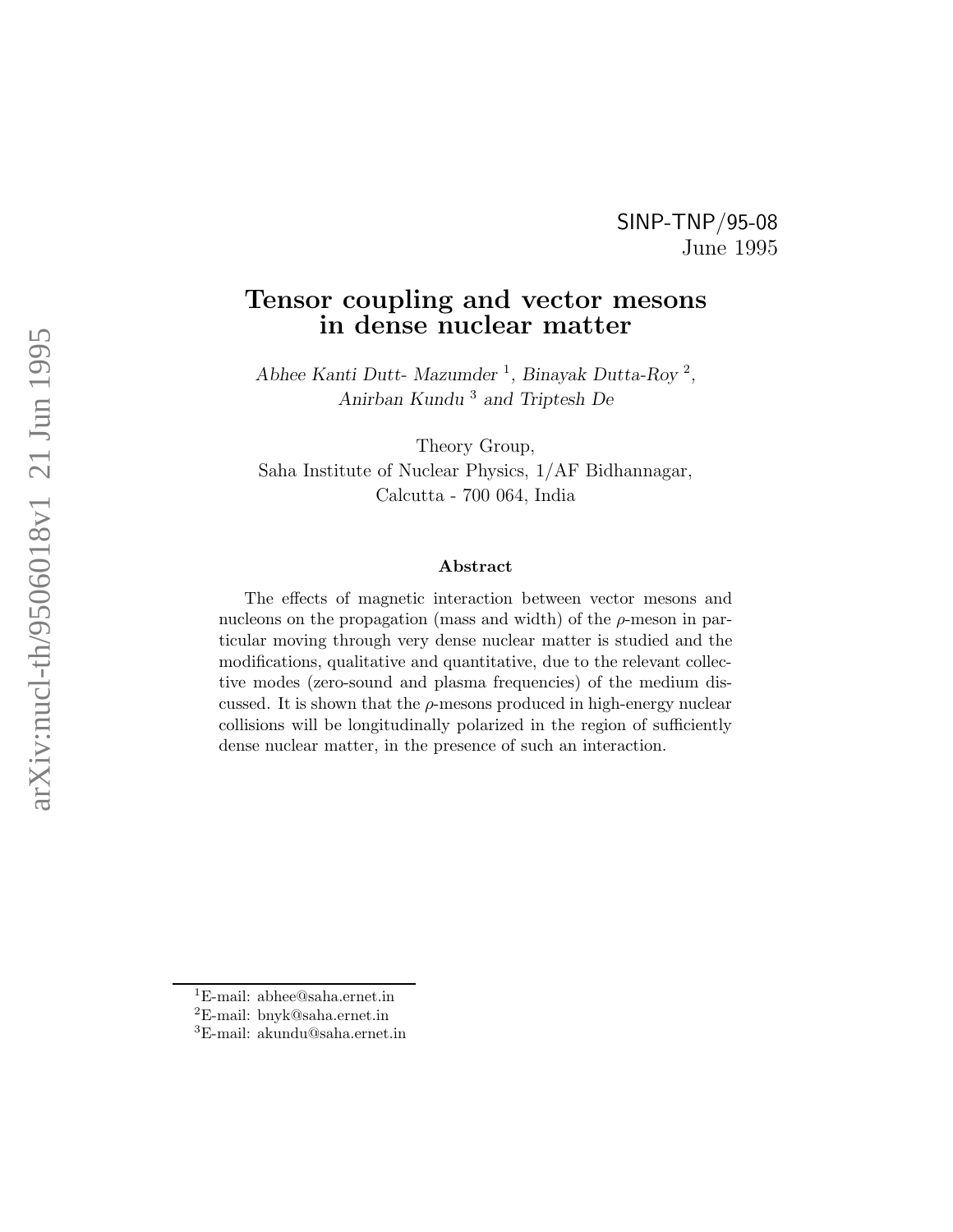#### 1. Introduction

The study of the properties of hadrons in hot and dense nuclear matter is of cardinal importance in the understanding of various signals that probe the dynamics of heavy ion collisions [1, 2], as also in the study of the equation of state of superdense matter. Such investigations furthermore are of relevance to various important issues of nuclear astrophysics dealing with the properties of neutron stars, cooling of supernovae, the gravitational collapse of massive stars etc [3, 4]. Despite numerous theoretical attempts to determine the properties of vector mesons in dense nuclear matter, controversy still exists regarding their in-medium effective masses and decay widths [5]; various formalisms such as the NJL model, Walecka model or QCD sum rules [6, 7, 8, 9] give different results [10, 11, 12]. Calculation of mass shifts and decay widths of mesons in nuclear matter has assumed particular importance in view of proposals to make such measurements at CEBAF [13]. The essential focus of this paper is to investigate the effect of the magnetic interaction on vector mesons propagating in dense nuclear matter. In particular we study the case of the  $\rho$  meson where this effect is expected to be more pronounced.

The paper is organised as follows: the formalism is first set forth and this is succeeded by a discussion of the results.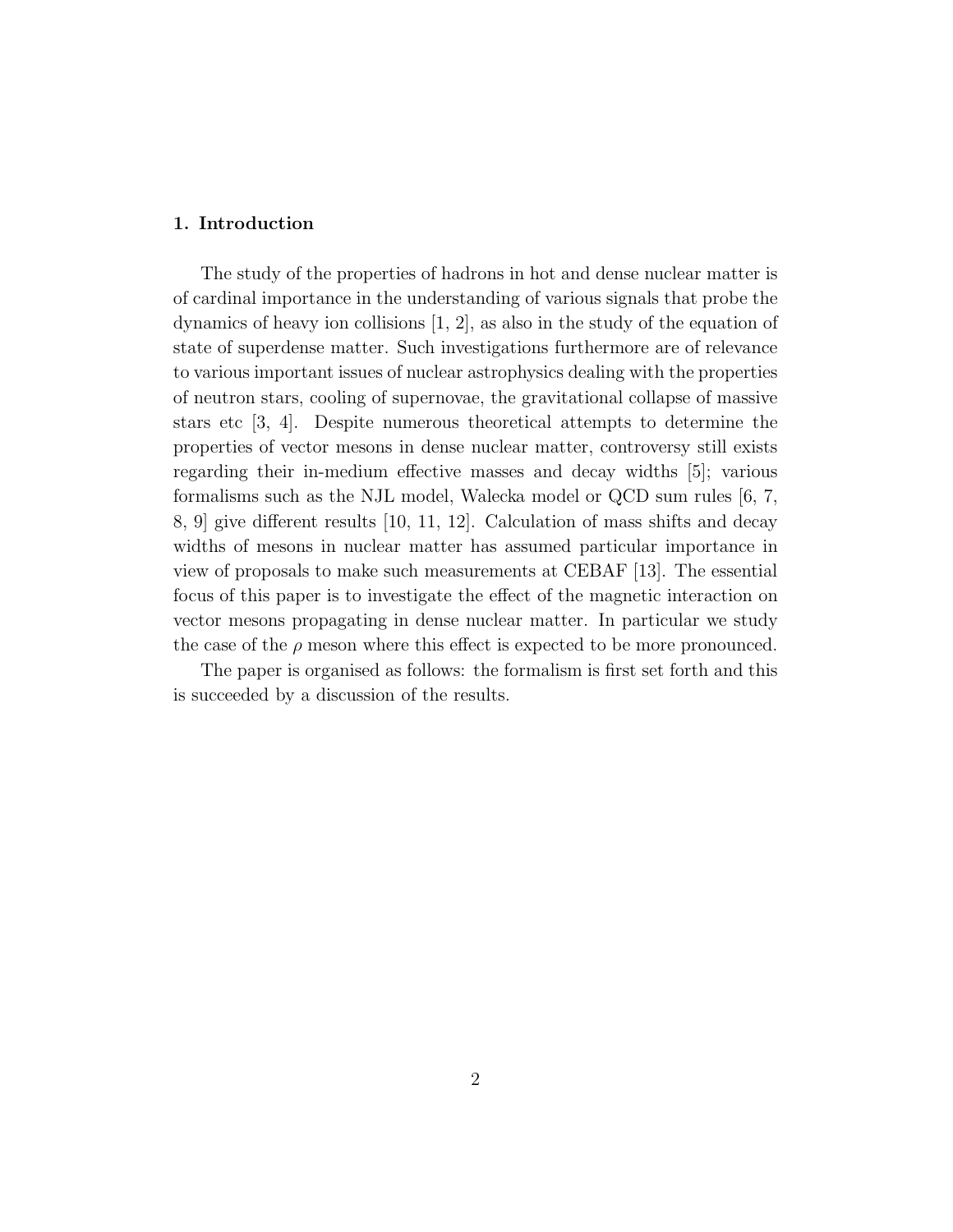#### 2. Formalism

The vector meson-nucleon interaction Lagrangian may be written as

$$
\mathcal{L}_{int} = g_{\alpha} [\bar{N}\gamma_{\mu}\tau^{\alpha}N - \frac{\kappa_{\alpha}}{2M}\bar{N}\sigma_{\mu\nu}\tau^{\alpha}N\partial^{\nu}]V_{\alpha}^{\mu}
$$
(1)

where  $V_{\alpha} = {\{\omega, \rho\}}$ ,  $\alpha$  running from 0 to 3, indexes quantities relevant for  $\omega$ when  $\alpha = 0$ , while  $\alpha = 1$  to 3 refers to the  $\rho$  meson;  $\tau^0 = 1$  and  $\tau^i$  are the isospin Pauli matrices. The coupling constants  $g_{\rho}$ ,  $g_{\omega}$  and the "anomalous" or tensor-coupling parameters  $\kappa_{\rho}$  and  $\kappa_{\omega}$  may be estimated [7] from the Vector Meson Dominance (VMD) of nucleon form-factors or from the fitting of the nucleon-nucleon interaction data as done by the Bonn group [14]. In view of the relatively small value of the iso-scalar magnetic moment of the nucleon as compared to the iso-vector part, the tensor coupling is more important for the  $\rho$  than it is for the  $\omega$ . In our calculation the handling of these two mesons runs very similarly, the only essential difference residing in the values of the coupling parameters for the two cases. From the Lagrangian the  $VNN$ vertex factor is given by

$$
\Gamma^{\alpha}_{\mu} = g_{\alpha} [\gamma_{\mu} \tau^{\alpha} - \frac{\kappa_{\alpha}}{2M} \sigma_{\mu\nu} \partial^{\nu} \tau^{\alpha}] \tag{2}
$$

We shall consider the propagation of vector mesons in dense nuclear matter at zero temperature. As such we shall be following the usual methods of relativistic quantum field theory, with the vacuum replaced by the ground state of nuclear matter at zero temperature, specified by the Fermi momentum  $(k_F)$  corresponding to its density. Such a field theoretic approach to the study of many body problems was developed, in the context with which we are concerned, by Matsubara, Galitskii and Migdal [15, 16, 17], and the relativistic generalization provided by Fradkin [18], and most importantly in the approach being rather closely followed in this paper, by Chin [19]. Furthermore, the Hartree or Mean-Field energy density for dense nuclear matter goes as  $k_F^6$  $_{F}^{6}$ , while the correlation energy varies as  $k_{F}^{4}$  and this leads us to the position that we may use the mean-field description for nuclear matter at very high densities (that being our present concern).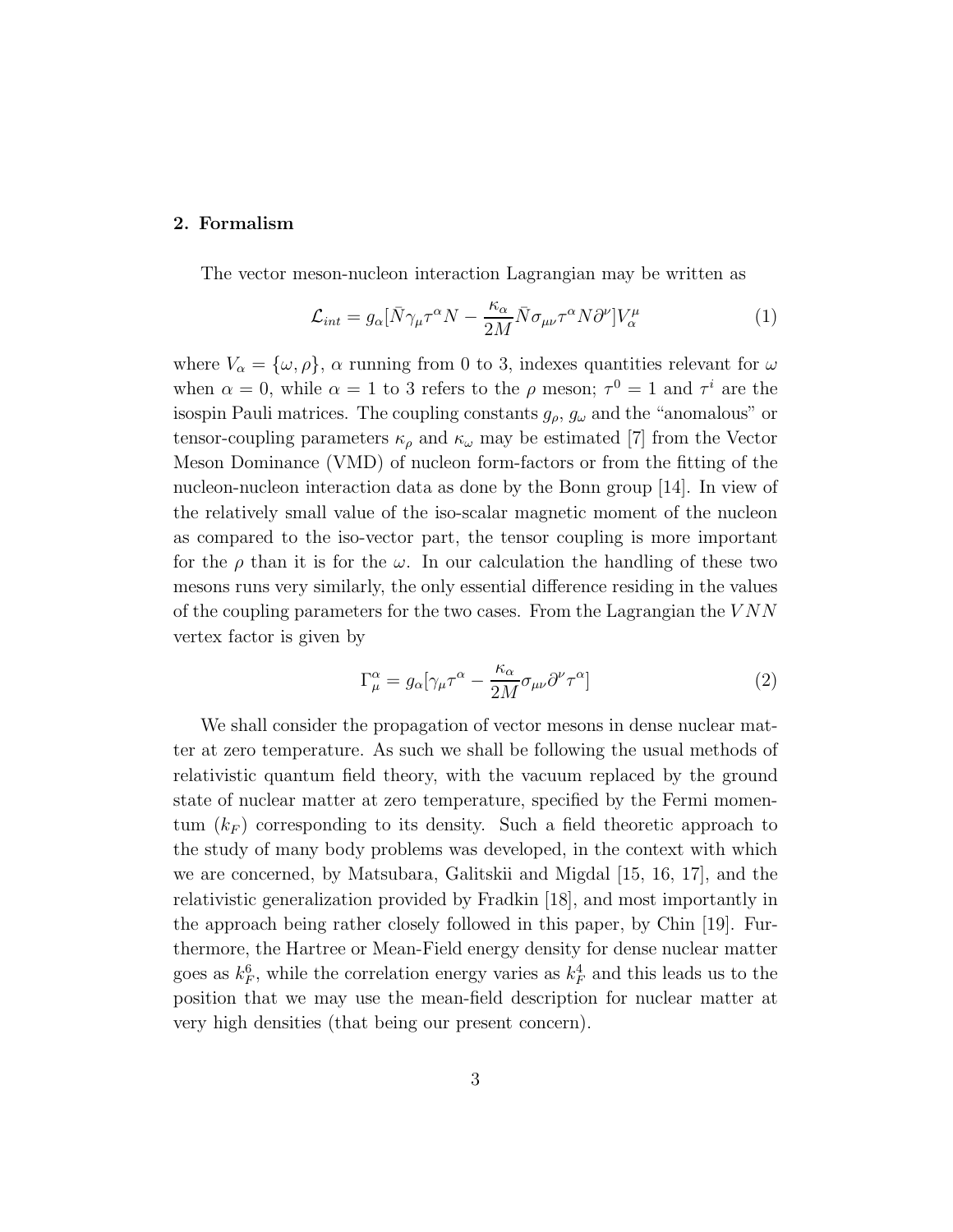The second order polarization tensor  $\Pi_{\mu\nu}$ , for the vector meson arising from the nucleon loop (Fig. 1), is thus calculable from the Lagrangian and yields

$$
\Pi_{\mu\nu}^{\alpha\beta} = \frac{-i}{(2\pi)^4} \int d^4k \ \text{Tr}[i\Gamma_{\mu}^{\alpha} i G(k+q)i\bar{\Gamma}_{\nu}^{\beta} i G(k)] \tag{3}
$$

where  $(\alpha, \beta)$  are the isospin indices and  $G(k)$  is the in-medium nucleon propagator

$$
G(k) = G_F(k) + G_D(k)
$$
\n<sup>(4)</sup>

where

$$
G_F(k) = (k_{\mu}\gamma^{\mu} + M^*)\left[\frac{1}{k^2 - M^{*2} + i\epsilon}\right]
$$
\n(5)

and

$$
G_D(k) = (k_{\mu}\gamma^{\mu} + M^*)\left[\frac{i\pi}{E^*(k)}\delta(k_0 - E^*(k))\theta(k_F - |\vec{k}|)\right]
$$
(6)

with M<sup>∗</sup> denoting the effective mass of the nucleon in the medium and  $E^*(|k|) = \sqrt{|\vec{k}|^2 + M^{*2}}$ . The first term in  $G(k)$  namely  $G_F(k)$  is the same as the free propagator of a spin  $\frac{1}{2}$  Fermion, except for the fact that the effective mass of the nucleon is to be used, while the second part,  $G_D(k)$ , involving  $\theta(k_F - |k|)$ , arises from Pauli blocking, describes the modifications of the same in the nuclear matter at zero temperature [20], as it deletes the on mass-shell propagation of the nucleon in nuclear matter with momenta below the Fermi momentum.

In a similar vein the polarization insertions can also be written as sum of two parts:

$$
\Pi_{\mu\nu}(q) = \Pi_{\mu\nu}^F(q) + \Pi_{\mu\nu}^D(q),\tag{7}
$$

$$
\Pi_{\mu\nu}^F(q) = \frac{-i}{(2\pi)^4} \int d^4k \ \text{Tr}[\Gamma_{\mu} G_F(k+q) \bar{\Gamma}_{\nu} G_F(k)] \tag{8}
$$

 $\Pi_{\mu\nu}^D(q)$  denotes the density dependent part of the polarization and  $\Pi_{\mu\nu}^F(q)$ denotes the free part i.e. it contains the effect of 'Dirac sea'. The density dependent part has a natural cut off because of the  $\theta(k_F - |k|)$  function whereas the free part is regularized by adding appropriate counter-terms to the Lagrangian. As known from ordinary quantum field theory the effect of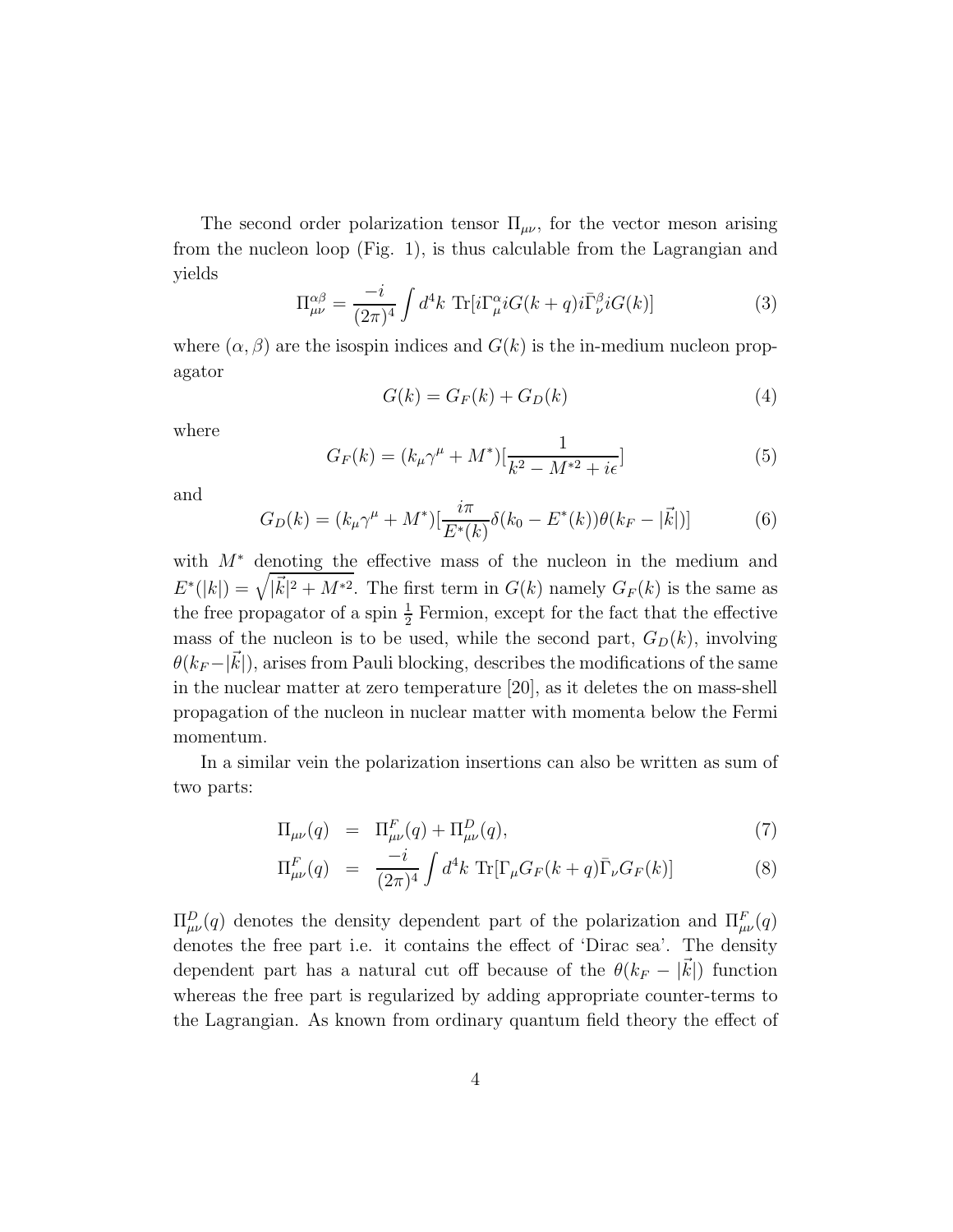the finite part of  $\Pi_F(q)$  is to render the coupling constant momentum dependent and this modifies the interaction subtantially as short distances. Here the procedure of regularization and renormalization is very similar except that the nucleon mass  $M$  would have to be replaced by the effective nucleon mass in nuclear matter  $(M^*)$ ; the tensor coupling, however, belongs to the genre of unrenormalizable theories and has to be tackled in the spirit of an effective theory. In the case of ordinary nuclear matter densities this short distance modification is important as discussed in Ref [7], however, in the present context where we concentrate on the long wavelength limit, i.e. low momentum transfer to study the collective modes in dense nuclear matter, the effect of vacuum polarization would in general be small as pointed out by Chin [19].

The real part of the density dependent piece of the polarization is given by

$$
\Pi_{\mu\nu}^{D} = \frac{g_v^2 \pi}{(2\pi)^4} \int \frac{d^4k}{E^*(k)} \delta(k^0 - E^*(k)) \theta(k_F - |\vec{k}|)
$$

$$
\cdot \left[ \frac{T_{\mu\nu}(k-q, k)}{(k-q)^2 - M^{*2}} + \frac{T_{\mu\nu}(k, k+q)}{(k+q)^2 - M^{*2}} \right] \tag{9}
$$

Although the form of  $\Pi_{\mu\nu}^D(q)$  is the same as that of Chin [19], here, however, it has three part corresponding to vector-vector, vector-tensor and tensor-tensor terms. Hence the self energy can be written as

$$
\Pi_{\mu\nu}^D(q) = \Pi_{\mu\nu}^{vv}(q) + \Pi_{\mu\nu}^{vt+tv}(q) + \Pi_{\mu\nu}^{tt}(q)
$$
\n(10)

The  $\Pi_{\mu\nu}^D(q)$  functions in this case are as follows

$$
\Pi_{\mu\nu}^{vv} = \frac{g_v^2}{\pi^3} \int_0^{k_F} \frac{d^3k}{E^*(k)} \frac{\mathcal{K}_{\mu\nu} - Q_{\mu\nu}(k \cdot q)^2}{q^4 - 4(k \cdot q)^2}
$$
(11)

$$
\Pi_{\mu\nu}^{vt+tv} = \frac{g_v^2}{\pi^3} \left(\frac{kM^*}{4M}\right) 2q^4 Q_{\mu\nu} \int_0^{k_F} \frac{d^3k}{E^*(k)} \frac{1}{q^4 - 4(k \cdot q)^2} \tag{12}
$$

$$
\Pi^{tt}_{\mu\nu} = -\frac{g_v^2}{\pi^3} \left(\frac{k}{4M}\right)^2 (4q^4) \int_0^{k_F} \frac{d^3k}{E^*(k)} \frac{\mathcal{K}_{\mu\nu} + Q_{\mu\nu} M^{*2}}{q^4 - 4(k \cdot q)^2}
$$
(13)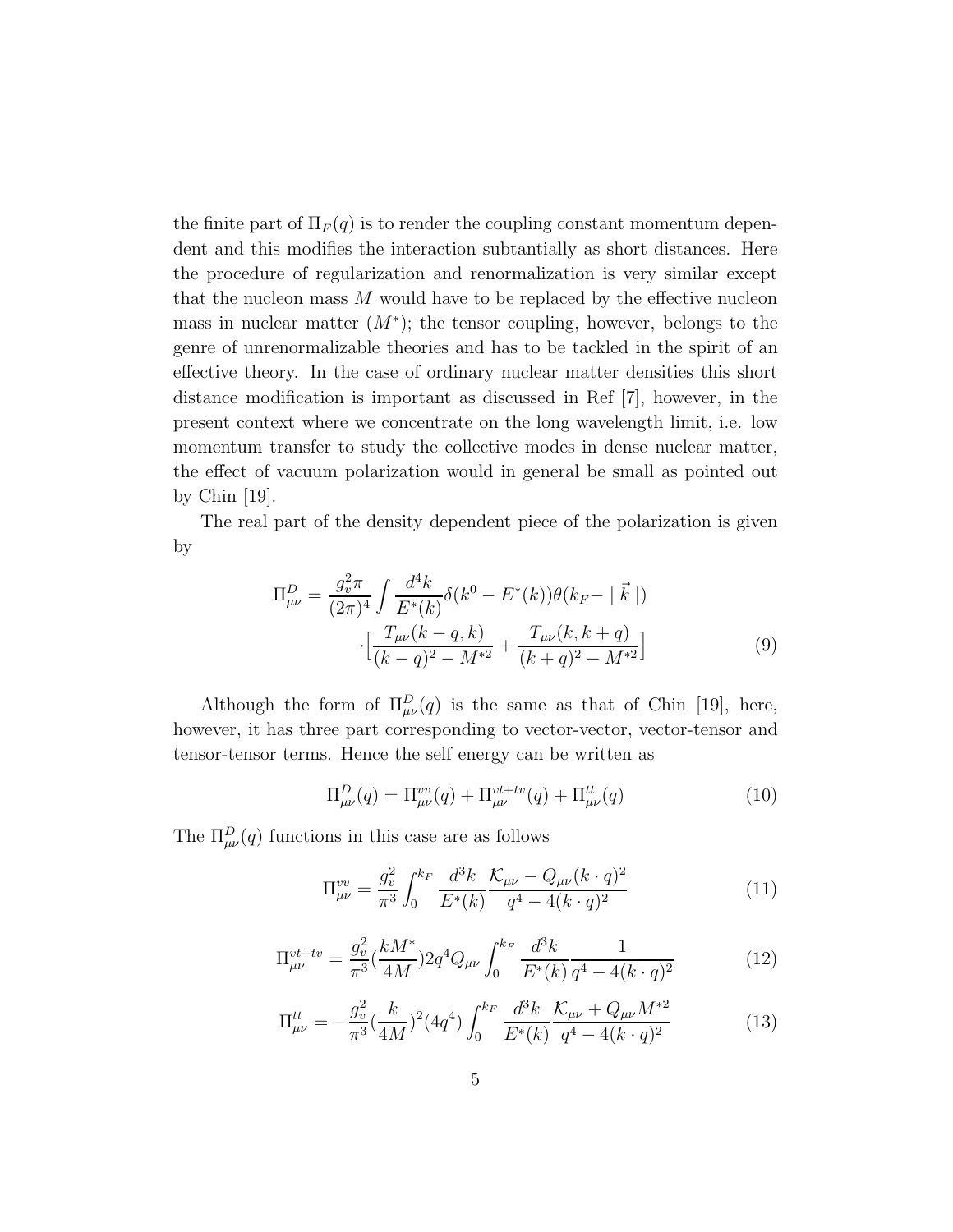where  $\mathcal{K}_{\mu\nu} = (k_{\mu} - \frac{k.q}{a^2})$  $\frac{k.q}{q^2}q_\mu)(k_\nu-\frac{k.q}{q^2})$  $\frac{d^2k}{q^2}q_\nu$ ) and  $Q_{\mu\nu} = (-g_{\mu\nu} + \frac{q_\mu q_\nu}{q^2})$  $\frac{\mu q_{\nu}}{q^2}$ ). It is clear that the form for the polarization tensor conforms to the requirement of current conservation, i.e.

$$
q_{\mu}\Pi^{D}_{\mu\nu} = \Pi^{D}_{\mu\nu}q_{\nu} = 0 \tag{14}
$$

In order to evaluate  $\Pi_{\mu\nu}^D$  conveniently, we choose  $\vec{k}$  to be along the x axis i.e.  $q = (q_0, |\vec{q}|, 0, 0)$ , and  $k.q = |k||q| \chi - E^*(k)q_0$ , where  $\chi$  is the cosine of the angle between  $\vec{k}$  and  $\vec{q}$ . After  $\phi$  integration the non-vanishing components  $\Pi_{\mu\nu}^D$  are as shown below

$$
\begin{pmatrix}\n\Pi_{00} & \Pi_{01} & 0 & 0 \\
\Pi_{10} & \Pi_{11} & 0 & 0 \\
0 & 0 & \Pi_{22} & 0 \\
0 & 0 & 0 & \Pi_{33}\n\end{pmatrix}
$$
\n(15)

Also for isotropic nuclear matter we have  $\Pi_{22}^D = \Pi_{33}^D$  and  $\Pi_{01}^D = \Pi_{10}^D$ , and hence taking all this into account we have only two non-vanishing independent component of  $\Pi_{\mu\nu}^D$ , linear combinations of which gives us the longitudinal and transverse components of  $\Pi_{\mu\nu}^D$ , namely,  $\Pi_L^D(q) = -\Pi_{00}^D + \Pi_{11}^D(q)$  and  $\Pi_T^D(q) = \Pi_{22}^D = \Pi_{33}^D.$ 

For collective excitations, the wavelength of the oscillations must be greater than the interparticle spacing. Thus for super-dense matter  $q \ll k_F$ and we can simplify the denominators of the above integrations by neglecting  $q^4$  compared to  $4(k \cdot q)^4$ [19]. In this approximation the integrations can easily be performed to give results in a closed form, viz.,

$$
\Pi_L^D(q_0, \mathbf{q}) = -\frac{g_v^2}{\pi^2} k_F \epsilon_F \beta (1 - c_0^2) \Phi(c_0/v_F)
$$
\n
$$
\Pi_T^D(q_0, \mathbf{q}) = \frac{1}{2} \frac{g_v^2}{\pi^2} \frac{k_F^3}{\epsilon_F} [1 + \beta (1 - \frac{c_0^2}{v_F^2}) \Phi(c_0/v_F)]
$$
\n
$$
\beta = 1 - (\frac{\kappa}{2M})^2 q^2
$$
\n(16)

where

$$
\Phi(x) = -1 + \frac{1}{2}x \ln \left| \frac{(x+1)}{(x-1)} \right| \tag{17}
$$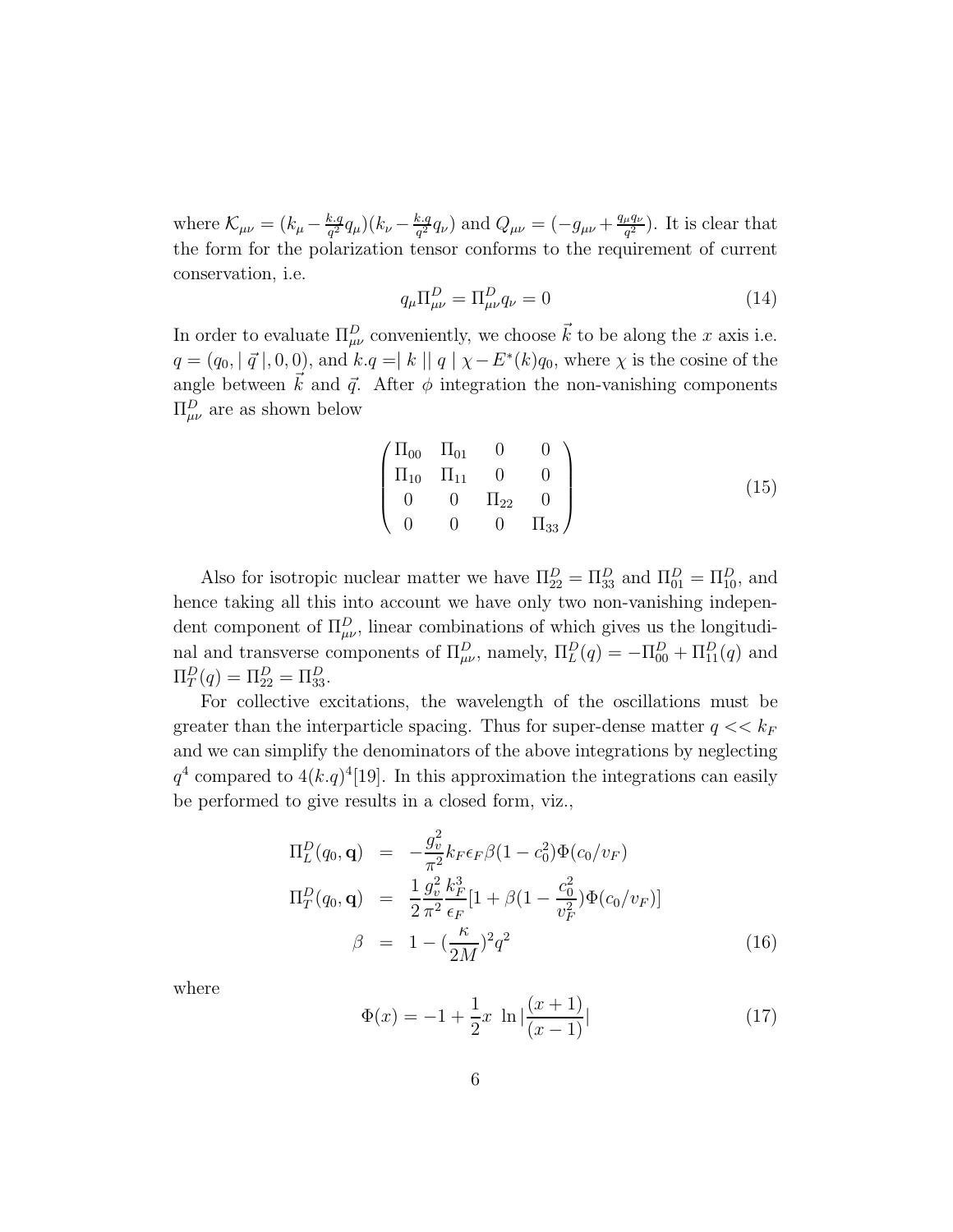and  $c_0 = \frac{q_0}{\vert \vec{a} \vert}$  $\frac{q_0}{|\vec{q}|},~v_F=\frac{k_F}{\epsilon_F}$  $\frac{k_F}{\epsilon_F}$  and  $\epsilon_F$  is the Fermi energy  $\epsilon_F = \sqrt{M^{*2} + k_F^2}$ . In the limit  $\kappa \to 0$ , of course, the results of Ref[19] ensue.

The effective mass of the  $\rho$  mesons in hadronic matter is described by the poles of the in-medium  $\rho$  meson propagator. For short wavelengths the oscillation of meson fields can be regarded as the usual meson propagation, as in that regime the effect of Pauli blocking is not appreciable, but in the long wavelength limit medium effects can be substantial and these can be beautifully interpreted as arising from the meson 'picking up' the collective modes of the nucleonic Fermi fluid [21]. The vector meson propagator is calculated by summing over ring diagrams, a diagrammatic equivalent of the random phase approximation (RPA), which consist of repeated insertions of the lowest order polarization, as illustrated in Fig. 2. We make use of Dyson's equation to carry out the summation

$$
D_{\mu\nu}(q) = D^0_{\mu\nu}(q) + D^0_{\mu\alpha}(q) \Pi^{\alpha\beta}(q) D_{\beta\nu}(q)
$$
 (18)

The poles are determinable from the equation

$$
det[\delta^{\nu}_{\mu} - D^{0}_{\mu\alpha} \Pi_{\alpha\nu}] = 0 \tag{19}
$$

The bracketed term is nothing but the dielectric tensor of the system

$$
\epsilon^{\nu}_{\mu} = \delta^{\nu}_{\mu} - D^{0}_{\mu\alpha} \Pi^{\alpha\nu} \tag{20}
$$

the determinant of which is the dielectric function of the system . The eigencondition can now be expressed as

$$
\epsilon(q) = 0.\tag{21}
$$

As  $\Pi_{\mu\nu}(q)$  is already known,  $\epsilon(q)$  can be calculated immediately. The relevance of the set of ring diagrams and the origin of such an eigen-condition can be understood from linear response theory [22], where the fluctuation of the current density, the source term for the meson field in nuclear matter, given in terms of the polarisation tensor, is 'picked up' by the vector field.

We have already shown that  $\Pi_{\mu\nu}^D(q)$  manifestly satisfies the current conservation conditions, and with the choice of  $q_{\mu}$  already discussed, assumes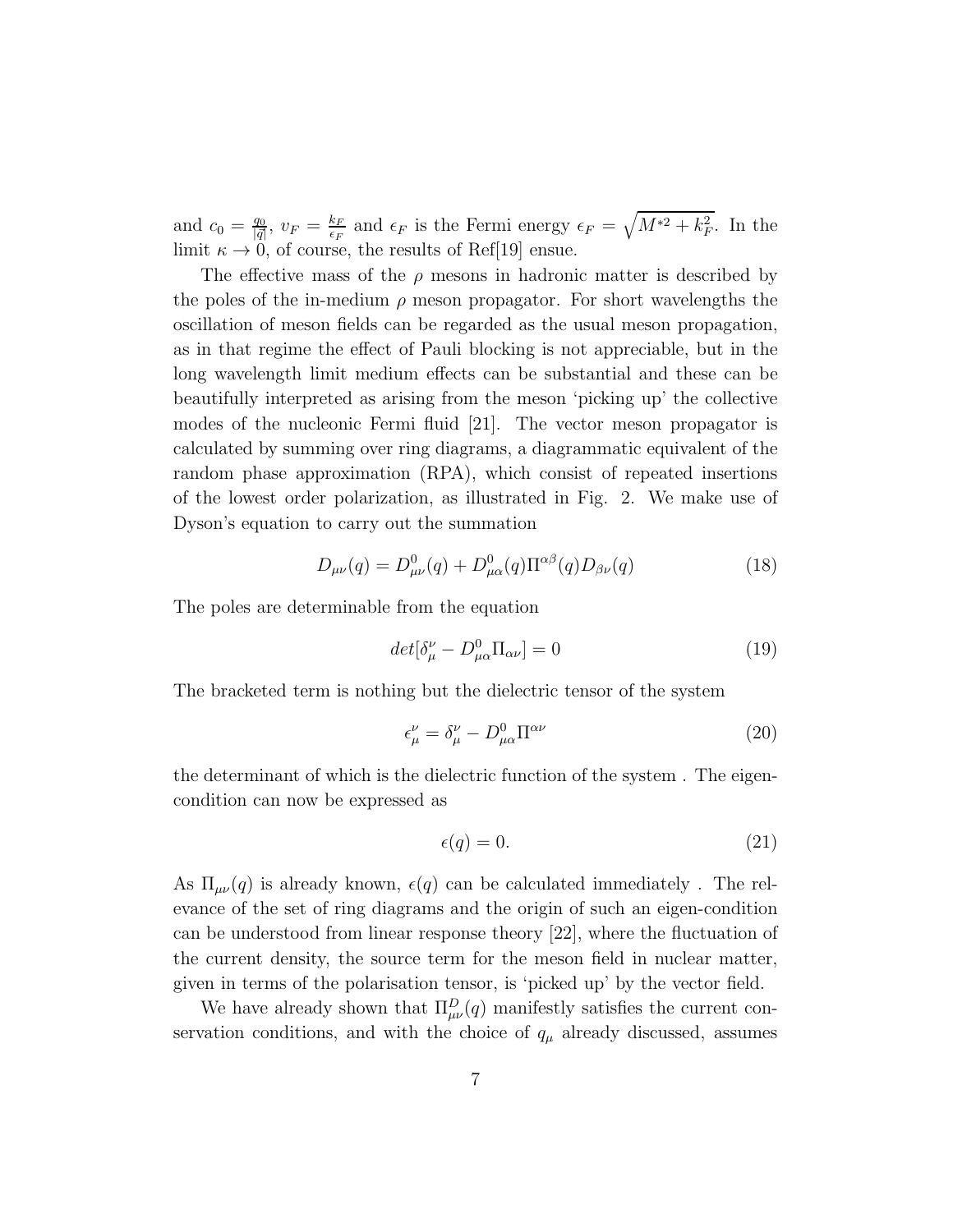a particularly simple structure eq. (15). The longitudinal and tranverse dielectric functions are defined as

$$
\epsilon_T(q) = 1 - D^0 \Pi_{22}^D = 1 - D^0 \Pi_{33} = 1 - D^0 \Pi_T^D \tag{22}
$$

$$
\epsilon_L(q) = (1 - D^0 \Pi_{00}^D)(1 - D^0 \Pi_{11}) - D^0 \Pi_{01}^D D^0 \Pi_{10}^D \tag{23}
$$

The explicit form of the longitudinal and transverse dielectric functions can be obtained with the help of eqs. (16) and (17). to yield,

$$
\epsilon_T = 1 + \frac{1}{q^2 - m^2} \frac{1}{2} \frac{g_v^2}{\pi^2} \frac{k_F^3}{\epsilon_F} [1 + \beta (1 - (\frac{c_0}{v_F})^2) \Phi(c_0/v_F)] \tag{24}
$$

$$
\epsilon_L = 1 + \frac{1}{q^2 - m^2} \frac{g_v^2}{\pi^2} k_F^3 \epsilon_F \beta (1 - (\frac{c_0}{v_F})^2) \Phi(c_0/v_F)
$$
 (25)

The eigenmodes of the vector meson are given by

$$
\epsilon(q) = \epsilon_T^2(q)\epsilon_L(q) \tag{26}
$$

corresponding to the three degrees of fredom of a massive vector particle. The two identical (or degenerate) transverse collective modes are each given by

$$
\epsilon_T(q) = 0 \tag{27}
$$

and the single longitudinal mode by

$$
\epsilon_L(q) = 0 \tag{28}
$$

which yield the relevant dispersion curves. Solutions to be sought may be classified as space-like ( $|\vec{q}| > q_0$ ) or time-like ( $|\vec{q}| < q_0$ ), the latter being the 'particle' modes, while the former corresponds, as we shall see, to zero sound.

#### 3. Results and discussions

As already stated earlier, for collective excitations the wavelengths of the collective oscillations must be greater than the interparticle spacings, to wit,  $|\vec{q}| \ll k_F$ . Furthermore, the stability of the collective modes requires on the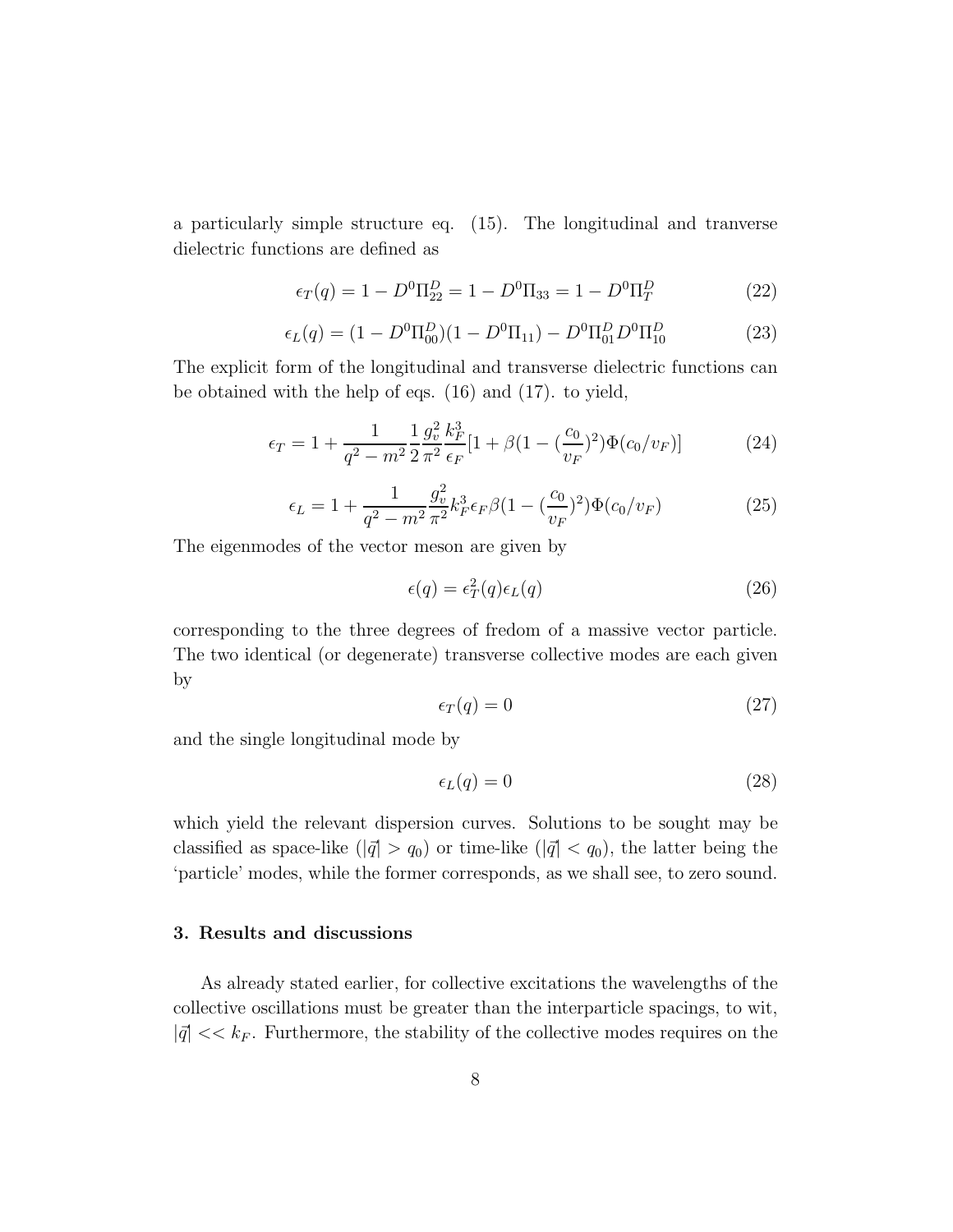one hand that the dispersion curves be such that  $q_0^2$  be non-negative or else  $q_0$ would be imaginary and accordingly correspond to physically unacceptable exponentially growing fluctuations; on the other hand these modes must furthermore be such that they are not dissipated through nucleon-antinucleon decay (anticipating that the mass of the rho-meson, for instance, in dense nuclear matter would make this energetically possible) for the time-like solutions, or the creation of a nucleon-nucleon-hole pair (that is the absorption of the rho to lift a nucleon from below the Fermi sea to one above above it, creating thereby a hole-particle pair) in the case of a space-like mode. Accordingly, as has already been discussed in Ref [19, 20], for the collective modes to be undamped the following condition must be fulfilled  $\frac{q_0}{|\vec{q}|} > v_F$  thus we can expand  $\Phi$  for  $c_0/v_F >> 1$ . In this case we can retain only first few terms of the expansion which gives  $\Phi(c_0/v_F) = \frac{1}{3c_0^2}$  (as  $v_F \to 0$ ). In this limit for the longitudinal modes one arrives at the dispersion relation

$$
q_0^4(1+\frac{\Omega^2\kappa^2}{4M^2}) - q_0^2(\Omega^2 + |\vec{q}|^2 + m^2 + \frac{\Omega^2\kappa^2}{2M^2}|\vec{q}|^2) + \Omega^2|\vec{q}|^2(1+\frac{\kappa^2|\vec{q}|^2}{4M^2}) = 0
$$
 (29)

from the equation  $\epsilon_L = 0$ , while for the transverse modes one obtains

$$
q_0^4(1 - \frac{\Omega^2 \kappa^2}{8M^2}) - q_0^2(\Omega^2 + |\vec{q}|^2 + m^2 - \frac{\Omega^2 \kappa^2}{4M^2} |\vec{q}|^2) - \frac{1}{2}\Omega^2 |\vec{q}|^2(1 + \frac{\kappa^2 |\vec{q}|^2}{4M^2}) = 0.
$$
 (30)

Here  $\Omega$ , given by  $\Omega^2 = \frac{1}{3}$ 3  $\frac{g_V^2}{\pi^2}$  $\frac{k_F^3}{\epsilon_F}$ , can be interpreted as the relativistic generalisation of the familiar plasma frequency [19] with  $e^2$  replaced by  $g_V^2$  $\frac{2}{V}/4π$ .

One of the solutions of the dispersion relations for the longitudinal mode is such that as  $|\vec{q}| \rightarrow 0$ ,  $q_0 \rightarrow 0$ . For such low lying excitations, we have

$$
q_0^2 = \frac{\Omega^2 |\vec{q}|^2}{\Omega^2 + m^2 + (1 + \frac{\Omega^2 \kappa^2}{2M^2}) |\vec{q}|^2}
$$
(31)

when  $|\vec{q}| \to 0$ ,  $c_0 = \frac{q_0}{|\vec{q}|}$  $\frac{q_0}{|\vec{q}|}$  approaches a constant. This form of the dispersion relation is characteristic of acoustic (sound) propagation. At zero temperature ordinary sound propagation is not possible in a Fermi fluid. Following Landau, one therefore identifies this branch of collective modes as zero sound branch which differ in nature from ordinary sound in that what is involved is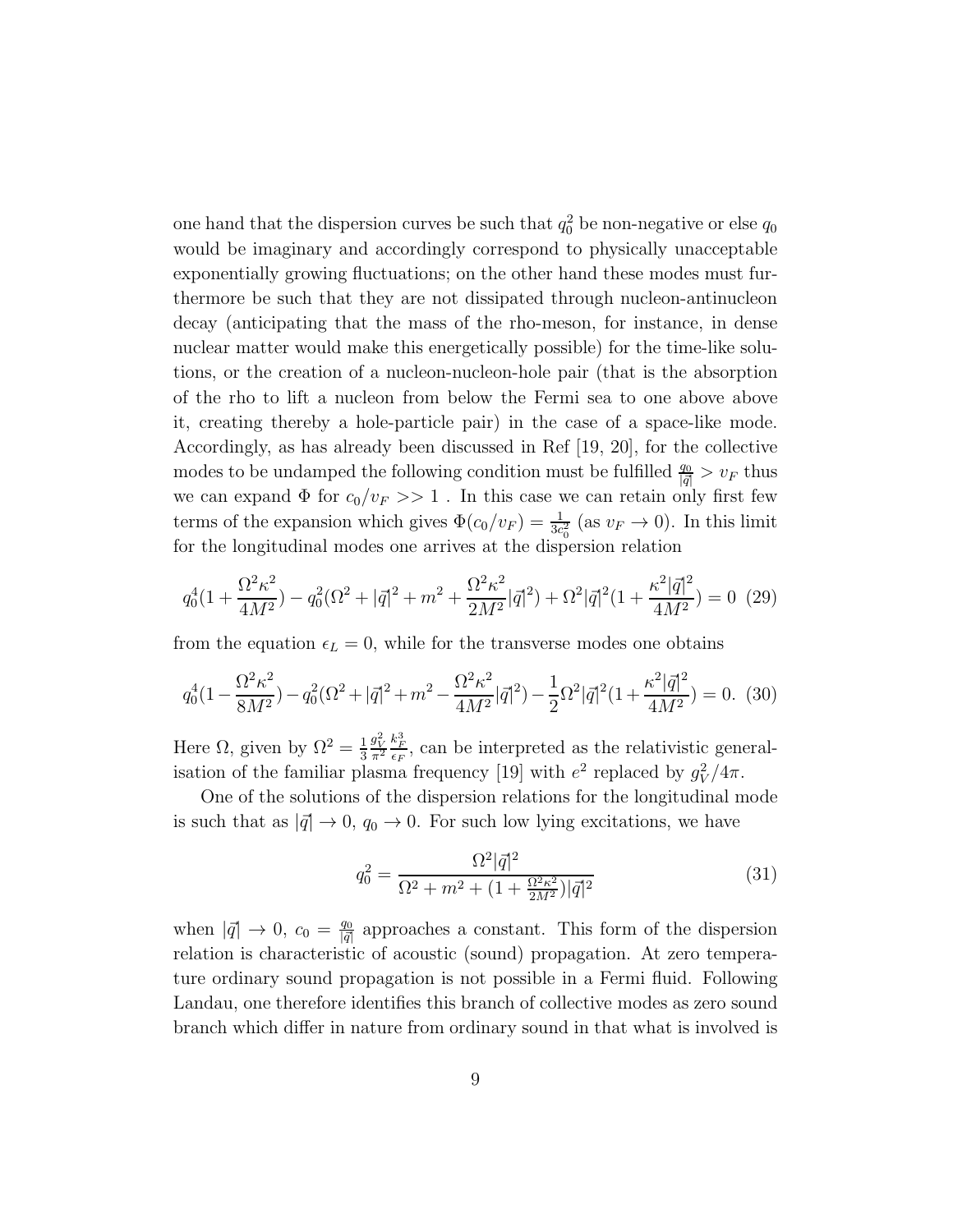not a breathing of the Fermi sphere, but its shape change without alteration of the volume, the limiting Fermi surface having the form of a surface of revolution elongated in the forward direction of the propagation of the wave [21].

On the other hand branches corresponding to high lying excitations are obtained for both the longitudinal and the transverse modes. In the static limit, these yield

$$
q_{0T}^2 = \frac{m^2 + \Omega^2}{1 - \frac{\Omega^2 \kappa^2}{8M^2}}
$$
 (32)

$$
q_{0L}^2 = \frac{m^2 + \Omega^2}{1 + \frac{\Omega^2 \kappa^2}{4M^2}}.\tag{33}
$$

These modes correspond to collective oscillations 'picked up' by the meson and the branches (transverse and longitudinal) are known as the particle or mesonic branches. Here again  $\Omega$  is the plasma frequency, but unlike the case discussed by Chin [19] where in the static limit  $q_{0T}^2 = q_{0L}^2 = m^2 + \Omega^2$ , the two modes are split. Though similar in form, our results are different from those of Chin [19] because of the inclusion of tensor coupling.

The main difference resides in the fact that in the presence of the 'magnetic' coupling the transverse mode of the mesonic branches not only lies higher (as is also the case in Chin's discussion) but is split from the longitudinal branch even in the static limit ( $|\vec{q}| = 0$ ). This is because the interaction between two 'magnetic dipoles' does not possess azimuthal symmetry. Furthermore the longitudinal branch is substantially lowered and the transverse mode elevated in high density nuclear matter compared to the pure vectorcoupling case. The non-monotonic nature of the dispersion curve for the transverse mode is an interesting feature which appears in the presence of the magnetic coupling. Nevertheless some of these amusing aspects may not be of much physical relevance for two reasons, namely, for large values of  $q_0$ and  $|\vec{q}|$  the collective mode ceases to have any physical meaning (the wavelength is less than the interparticle spacing), and for values of  $q_0$  and  $|\vec{q}|$  not so large (but larger than  $2k_F$ ) the mode is unstable, and the meson decays into a nucleon-antinucleon pair. For high nuclear matter density, the transverse mode, even in the static limit, is unstable, as is evident from Fig. 3. This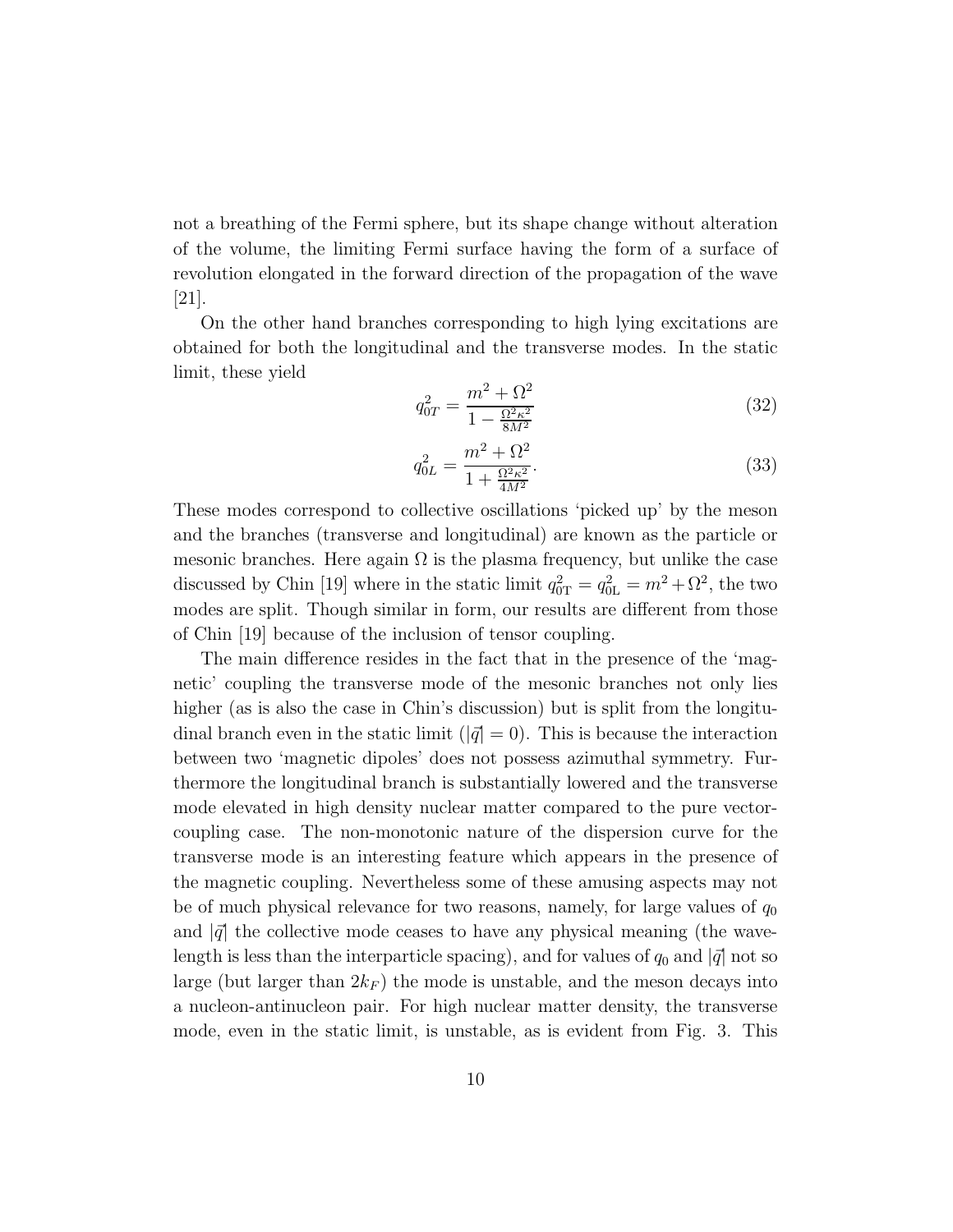shows that in the presence of magnetic coupling, in the regime of high density nuclear matter, the produced  $\rho$  will be entirely longitudinally polarized. On the other hand, the observed flattening of the zero-sound branch indicates a reduction of the repulsive force between nucleons due to the magnetic interaction, as is evident from eq. (31). Of course, the whole analysis has been done for symmetric nuclear matter; the case where the nuclear matter is asymmetric is under study.

In summary, one can say that in the presence of the magnetic interaction, leads, apart from other effects, to a suppression and even the absence of the transverse mode of  $\rho$  in nuclear matter which is dense enough and this feature should be observable in high-energy nuclear collisions.

#### Acknowledgements

The authors thank Professors Ashoke Chatterjee, Raj Kumar Moitra and Radhey Shyam for useful discussions.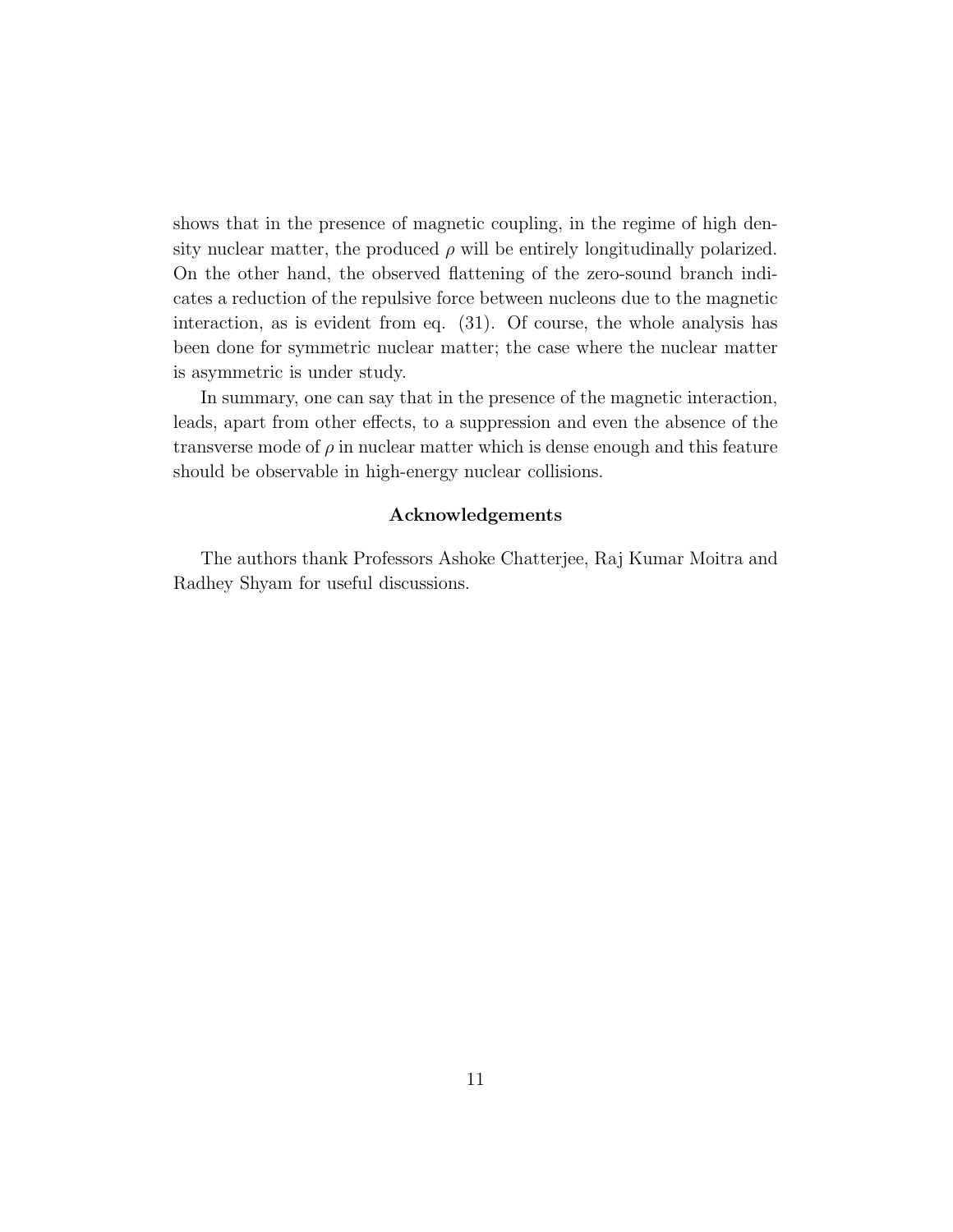# References

- [1] H. Kurasawa and T. Suzuki, Prog. Theor. Phys. 84, 1030 (1990).
- [2] E.V. Shuryak, The QCD Vacuum, Hadrons and Superdense Matter, Lecture notes in Physics, Vol. 8 (World Scientific, Singapore, 1988).
- [3] M.C. Ruivo, C.A. de Sousa, B. Hiller and A.H. Blin, Nucl. Phys. A 575, 460 (1994).
- [4] G.E. Brown, Proc. Int. Nucl. Phys. Conference, Sao Paulo, Brazil 1989, (World Scientific, Singapore, 1990).
- [5] H.C. Jean, J. Piekarewicz and A.G. Williams, Phys. Rev. C 49, 1981 (1994).
- [6] A. Hosaka Phys. Lett. B 244, 363 (1990).
- [7] H. Shiomi and T. Hatsuda, Phys. Lett. B 334, 281 (1994).
- [8] K. Saito and A.W. Thomas, Preprint ADP-94-20/T160 (1994).
- [9] T. Hatsuda and S.H. Lee, Phys. Rev. C 46, R34 (1993).
- [10] Y. Koike, Phys. Rev. **C 51**, 1448 (1995).
- [11] M. Asakawa, C.M. Ko, P. Lévai and X.J. Qui, Phys. Rev. C 46, R1159 (1992).
- [12] G.E. Brown and M. Rho, Phys. Rev. Lett. 66, 2720 (1991); Phys. Lett. B 237, 3 (1990).
- [13] B.M. Preedom and G.S. Blanpied, CEBAF report PR-89-001 (1989).
- [14] J.J. Sakurai, Currents and Mesons (Univ. of Chicago Press, Chicago, 1969).
- [15] T. Matsubara, Prog. Theor. Phys. 14, 351 (1955).
- [16] V.M. Galitskii and A.B. Migdal, Sov. Phys. JETP 34, 96 (1958).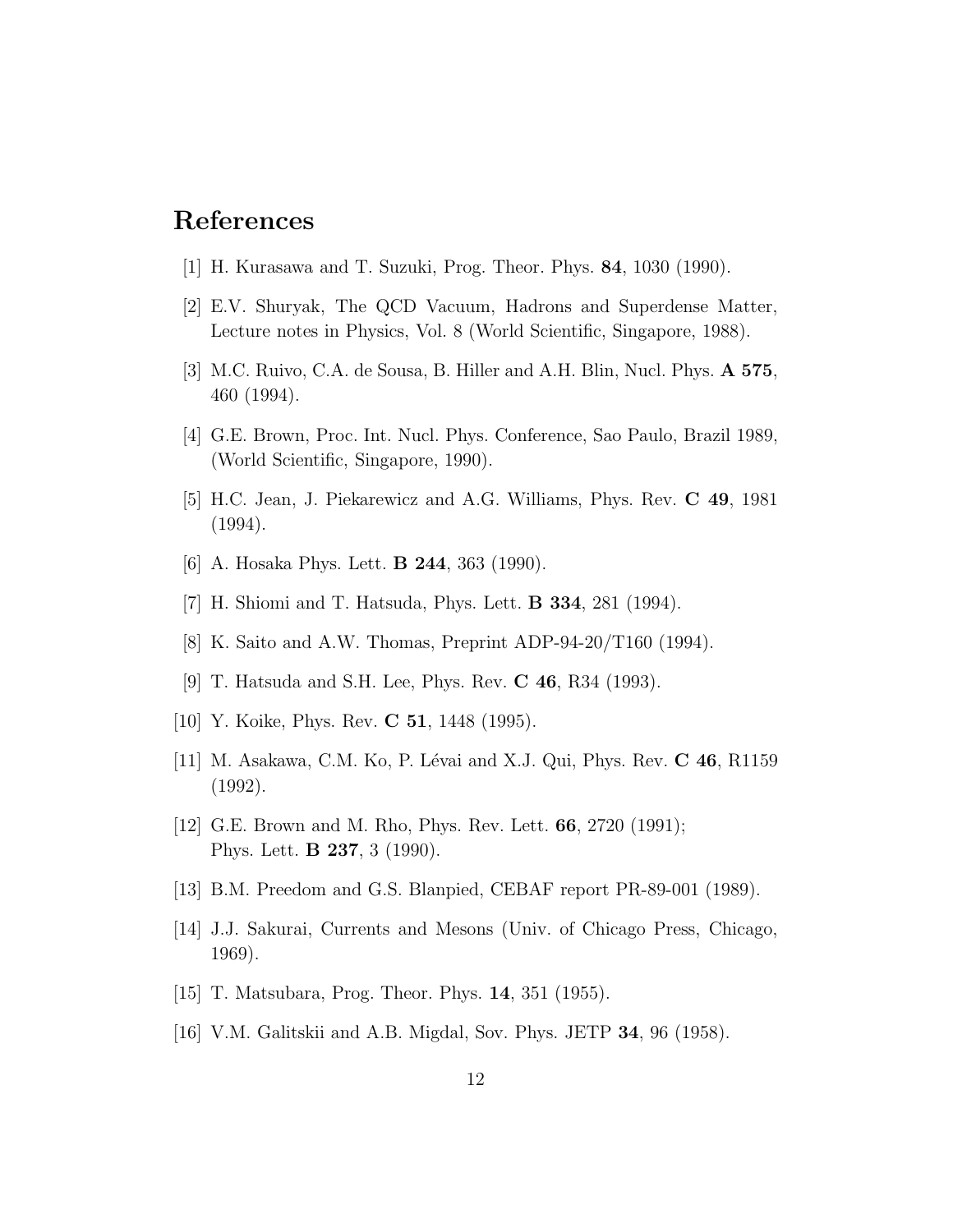- [17] A.B. Migdal, Phys. Rev. Lett. 31, 247 (1973).
- [18] E.S. Fradkin, Nucl. Phys. 12, 465 (1959).
- [19] S.A. Chin, Ann. Phys. 108, 301 (1977).
- [20] B.D. Serot and J.D. Walecka, Adv. Nucl. Phys, (1986), vol. 16
- [21] D. Pines, The Many-body Problems (Benjamin, New York, 1961), p. 266.
- [22] A.L. Fetter and J.D. Walecka, Quantum Theory of Many Particle Systems (McGraw-Hill, New York, 1971).